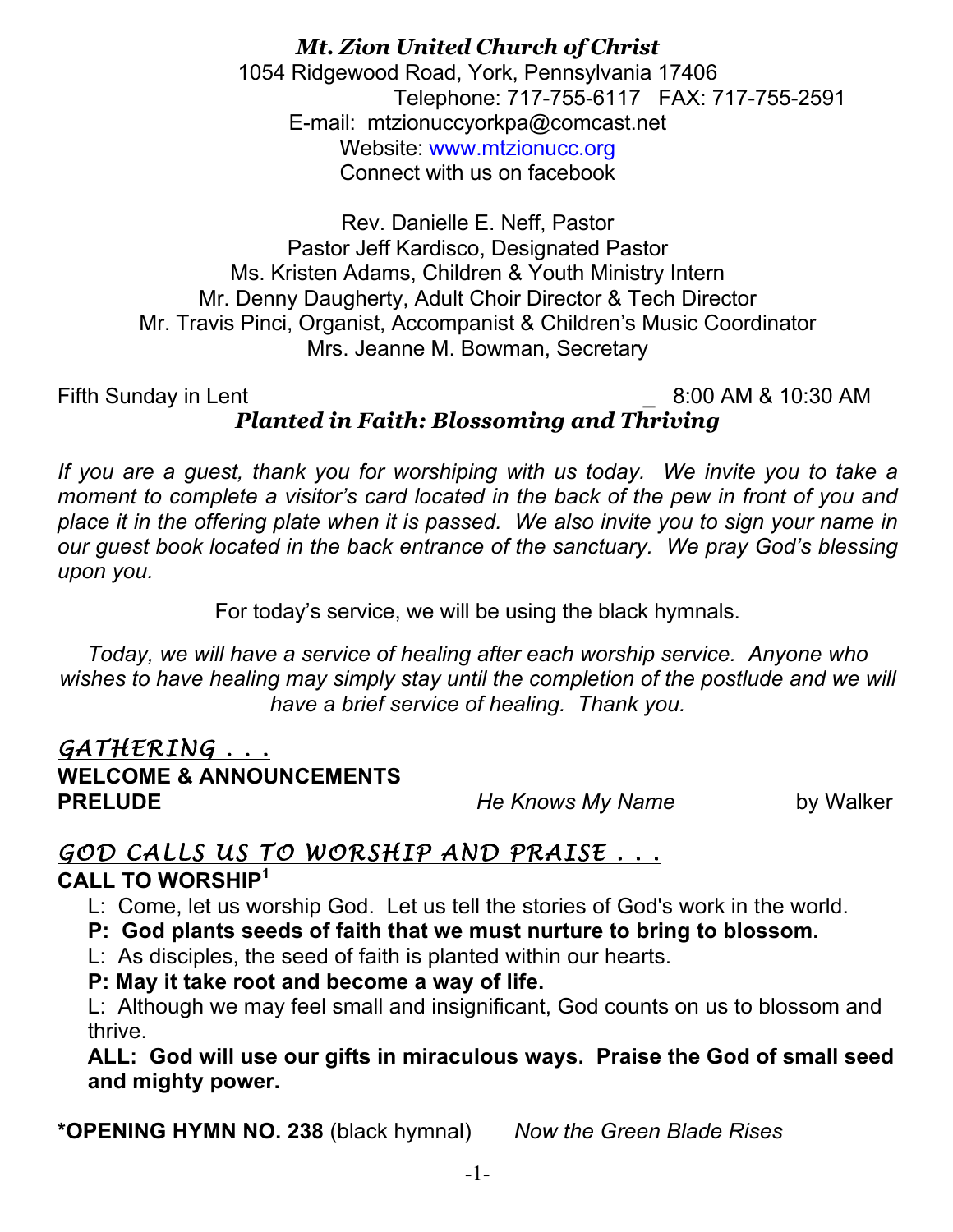### **\*TIME OF CONFESSION**

 CALL TO CONFESSION PRAYER OF CONFESSION

 **ALL: Creating God, we know that you have planted the seeds of faith within us, but we are reluctant gardeners. We are not always ready to do the work that cultivates a deep, rich faith. We are easily distracted and become overwhelmed by the busyness of our lives, instead of taking time to remember you and your will for us. We do not trust that if we look to you, you will guide. God, forgive us when we do not show the fruits of your love. Forgive us when we do not share the beauty of your grace and compassion with others. Forgive us and remind us that the reason we thrive is because you are the source of all life. Amen.**

ASSURANCE OF PARDON

 ACT OF PRAISE NO. 2162 (v. 1, \*Faith We Sing, see insert) *Grace Alone*  **ALL SING: Every promise we can make, every prayer and step of faith, every difference we will make is only by his grace. Every mountain we will climb, every ray of hope we shine, every blessing left behind is only by his grace. Grace alone which God supplies, strength unknown he will provide. Christ in us our Cornerstone; we will go forth in grace alone.**

### *GOD'S WORD IS PROCLAIMED . . .*

(10:30 AM) **CHILDREN'S MESSAGE SCRIPTURE** Matthew 13: 31-35 **MESSAGE HYMN NO. 563** (black hymnal) *We Cannot Own the Sunlit Sky*

(8:00 AM) **WELCOMING NEW MEMBERS** Norman & Ivy Leach

**JOYS AND CONCERNS**

**PRAYERS OF THE PEOPLE & THE LORD'S PRAYER**

 **ALL: Our Father, who art in heaven, hallowed be thy Name. Thy kingdom come. Thy will be done, on earth as it is in heaven. Give us this day our daily bread. And forgive us our sins, as we forgive those who sin against us. And lead us not into temptation, but deliver us from evil. For thine is the kingdom, and the power, and the glory, forever. Amen.**

(10:30 AM) **WORSHIP CHOIR ANTHEM** *Song of Growing* by Martin, Nolan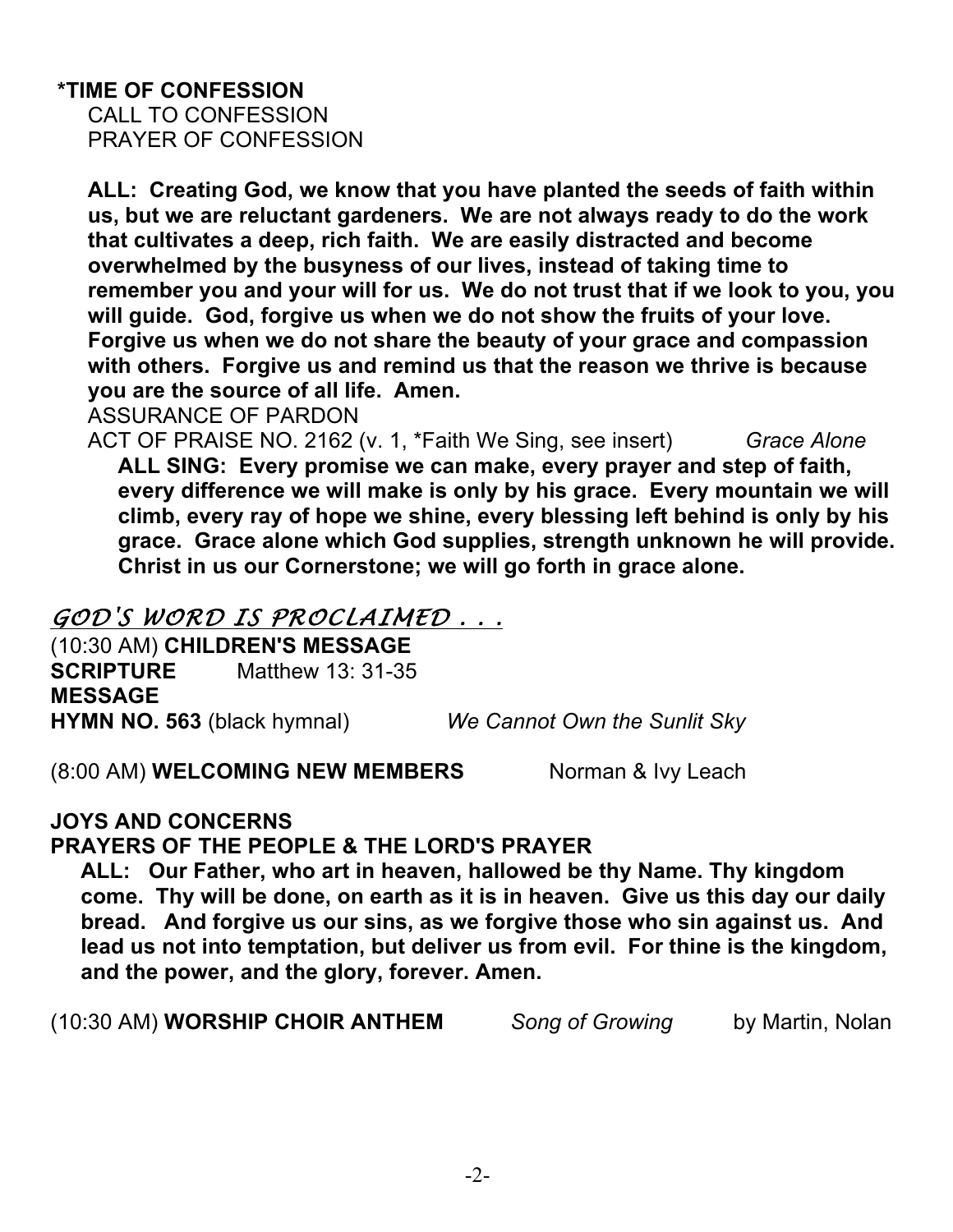# *WE RESPOND IN GRATITUDE . . .*

### **OFFERTORY**

*During this time of offering, we invite you to come forward to help us continue the Mt. Zion Garden of Faith. In our series, we have cleared the ground, we have dug in the dirt, we have planted, weeded, and watered. Today, we look to the work that is coming to blossom. We invite you to come forward and add a blossom to the Mt. Zion Tree of Faith. May these blossoms and leaves be symbols of what comes when we are committed in our discipleship.*

 CALL TO OFFERING OFFERTORY *The Cloud's Veil* by Lawton \*OFFERTORY RESPONSE NO. 2203 (\*\*Faith We Sing) *In His Time* **ALL SING: In his time, in his time, he makes all things beautiful in his time. Lord, please show me every day as you're teaching me your way, that you do just what you say in your time. In your time, in your time, you make all things beautiful in your time. Lord, my life to you I bring, may each song I have to sing be to you a lovely thing in your time.** 

\*PRAYER OF DEDICATION

# WE ARE SENT FORTH TO BE CHRIST'S DISCIPLES . . .

**\*CLOSING HYMN NO. 528** (v. 1 & 2, black hymnal) *You Are the Seed*   **ALL SING: You are the seed that will grow a new sprout; you're a star that will shine through the day; You are the yeast and a small grain of salt, a beacon to glow in the night. You are the dawn that will bring a new day; you're the wheat that will bear golden grain; You are a sting and soft, gentle touch, my witnesses where'er you go. Go, my friends, go to the world, proclaiming love to all, messengers of my forgiving peace, eternal love. Be, my friends, a loyal witness, from the dead I arose; "Lo, I'll be with you forever, till the end of the world."** 

 **You are the flame that will brighten the way, sending sparkles of hope, faith, and love; you are the shepherds to lead the whole world through valleys and pastures of peace. You are the friends that I chose for myself, the word that I want to proclaim. You are the city that's built on a rock where justice and truth always reign. Go, my friends, go to the world, proclaiming love to all, messengers of my forgiving peace, eternal love. Be, my friends, a loyal witness, from the dead I arose; "Lo, I'll be with you forever, till the end of the world."**

### **\*BENEDICTION**

 **\*CHORAL BENEDICTION NO. 528** (v. 3, black hymnal) *You Are the Seed* **ALL SING: You are the life that will nurture the plant; you're the waves in a turbulent sea; yesterday's yeast is beginning to rise, a new loaf of bread it will yield. There is no place for a city to hide, nor a mountain can cover its might; may your good deeds show a world in despair a path that will lead all to God. Go, my friends, go to the world, proclaiming love to all, messengers of my forgiving peace, eternal love. Be, my friends, a loyal witness, from the dead I arose; "Lo, I'll be with you forever, till the end of the world."**

**POSTLUDE** *Jesus, Priceless Treasure* by Walther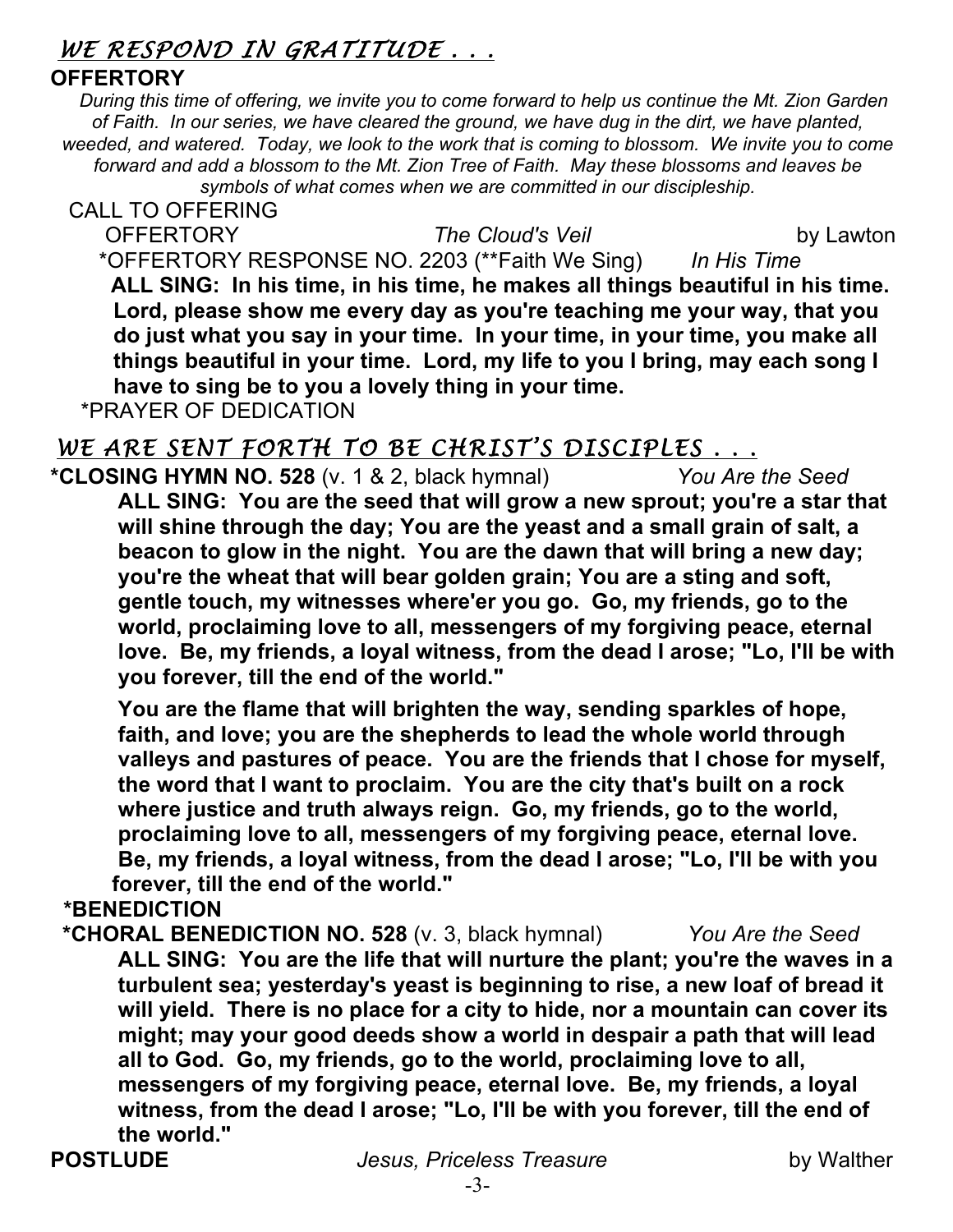We welcome infants and children in our worship! For your comfort, we also have a children's corner in the back of the sanctuary where your child can relax and play and you can still participate in the worship experience. We also have nursery care downstairs during our 10:30 AM worship service. Please see a member of the welcoming team for assistance!

We offer a hearing assistance system called *Listen Technologies*. If you would like to use a receiver, please check with the volunteers at the sound booth at the rear of the sanctuary.

The bulletins are presented in honor of Andrew Kline's birthday by Auntie Anne Henry.

One vase of altar flowers has been placed in honor of all of our Lenten presenters by Mary Jane Snyder.

One vase of altar flowers has been placed in honor of Bonnie Dull's birthday, by her mother.

Thank you to our Worship Choir for performing during the 10:30 AM service today.

Thank you to our Lenten Worship Planning Team for planning worship today. The Lenten team is made up of: Jen Cooper, Dave Firestone, Nancy Sleeger, Pastor Danielle & Pastor Jeff.

8:00 AM Worship Tech: Jim Shiffer 8:00 AM Welcome Team: Deb & Terry Barnes, Danika & Drew Dallam

10:30 AM Welcoming Team: Rich Huber, Palmer Burke, Nancy & Jesse Smith 10:30 AM Acolyte: Maddie Gyenes

Today we welcome Norman & Ivy Leach into membership at the 8 AM service. We praise God for bringing them to our community! Welcome, Norman & Ivy.

 $1$  The Call to Worship is a combination of text written by Pastor Danielle and text from Ministry Matters, June 17, 2012.

\*The Faith We Sing, No. 2162, *Grace Alone*, ©1998 Maranatha! Music, admin. by The Copyright Co., used with permission under CCLI license #3220582

\*\*The Faith We Sing, No. 2203, *In His Time*, ©1978 Maranatha! Music, admin. by The Copyright Co., used with permission under CCLI license #3220582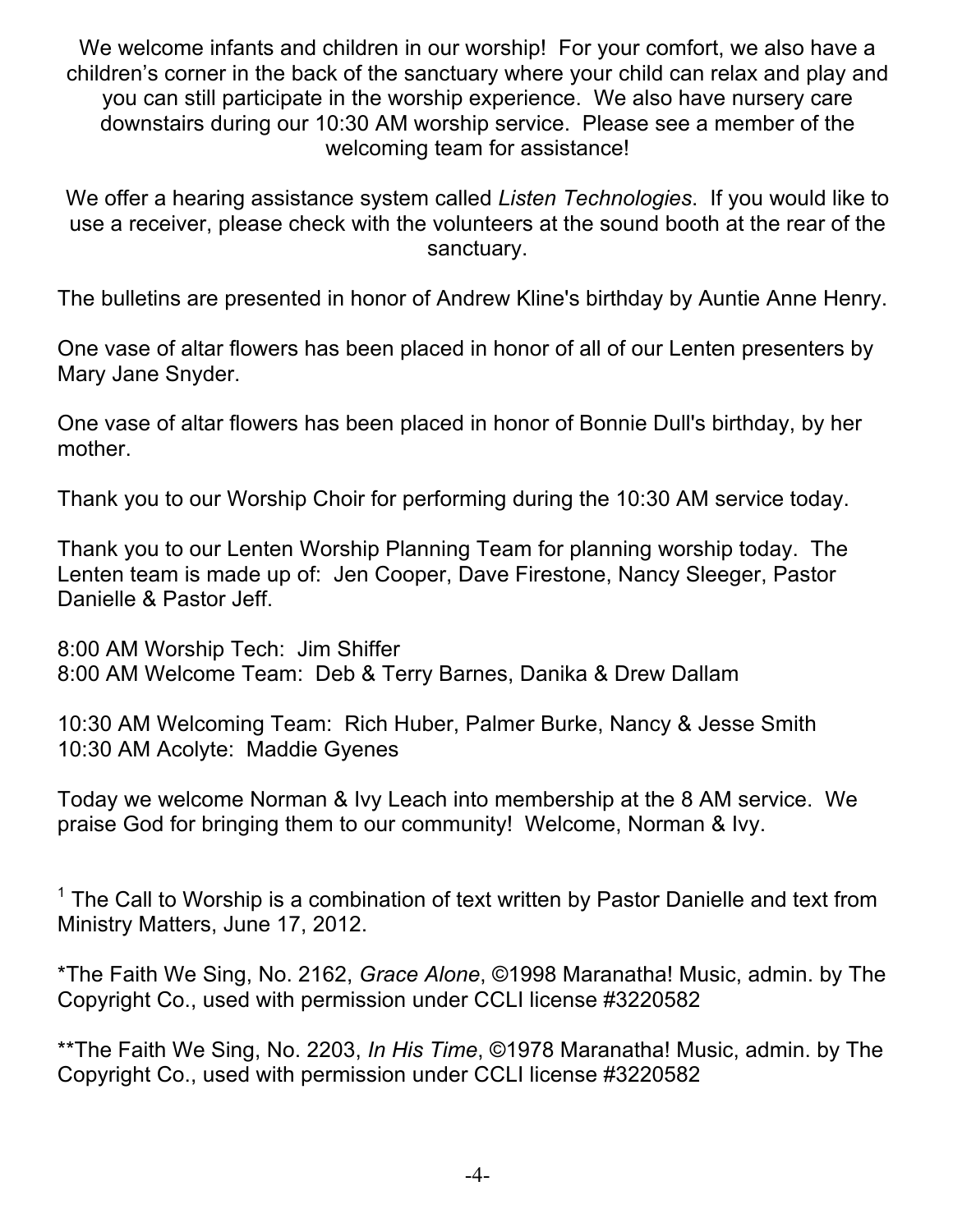

Canterbury for fifteen years, wrote these words for this ancient French Christmas carol tune when it was included in the Oxford Book of Carols (1928).

French noel, 15th century Harm. Martin F. Shaw, 1928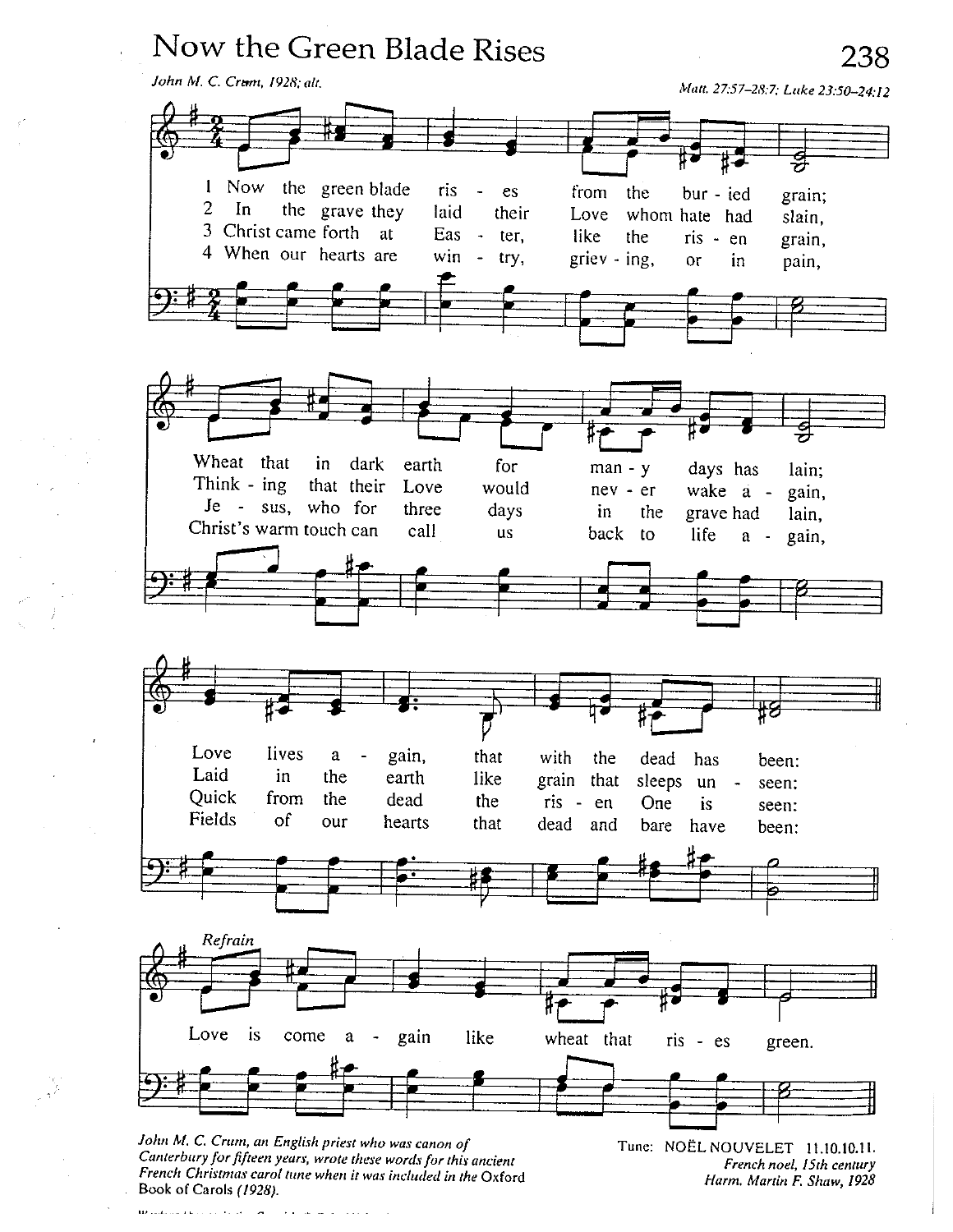PERSONAL HOLINESS Grace Alone 2162 1.  $Ev - evy$  prom-ise we can make, ev - ery prayer and 2. By - ery soul we long to reach, ev - ery heart we step of faith, dif-ference ey - ery will make we hope to teach, ev - ery-where we share his peace is  $on - ly$  vby his grace. By - ery moun-tain on-ly by is his grace.  $By - erg$  $\text{lov} - \text{ing}$ we will climb, ev - ery ray of hope we shine, word we say, ev - ery tear we wipe a - way,  $ev - \text{cry}$  $bless - ing$ left be-hind is on-ly by his  $ev - evy$  $80r - row$ turned to praise i Refrain  $\ddot{\mathbf{z}}$  $\mathbf{r}$ grace. Grace a-lone , which God sup-plies, strength unknown he will pro-vide. Christ in us our Cor-ner- $\overline{\odot}$ Ŷ. stone; we will go forth in grace a - lone. WORDS: Scott Wesley Brown and Jeff Nelson (Rph. 2:8-10)<br>MUSIC: Scott Wesley Brown and Jeff Nelson **GRACE ALONE** Irregular with Refrain @ 1998 Maranathul Music, admin. by The Copyright Co. Ĵ

 $\mathcal{C}$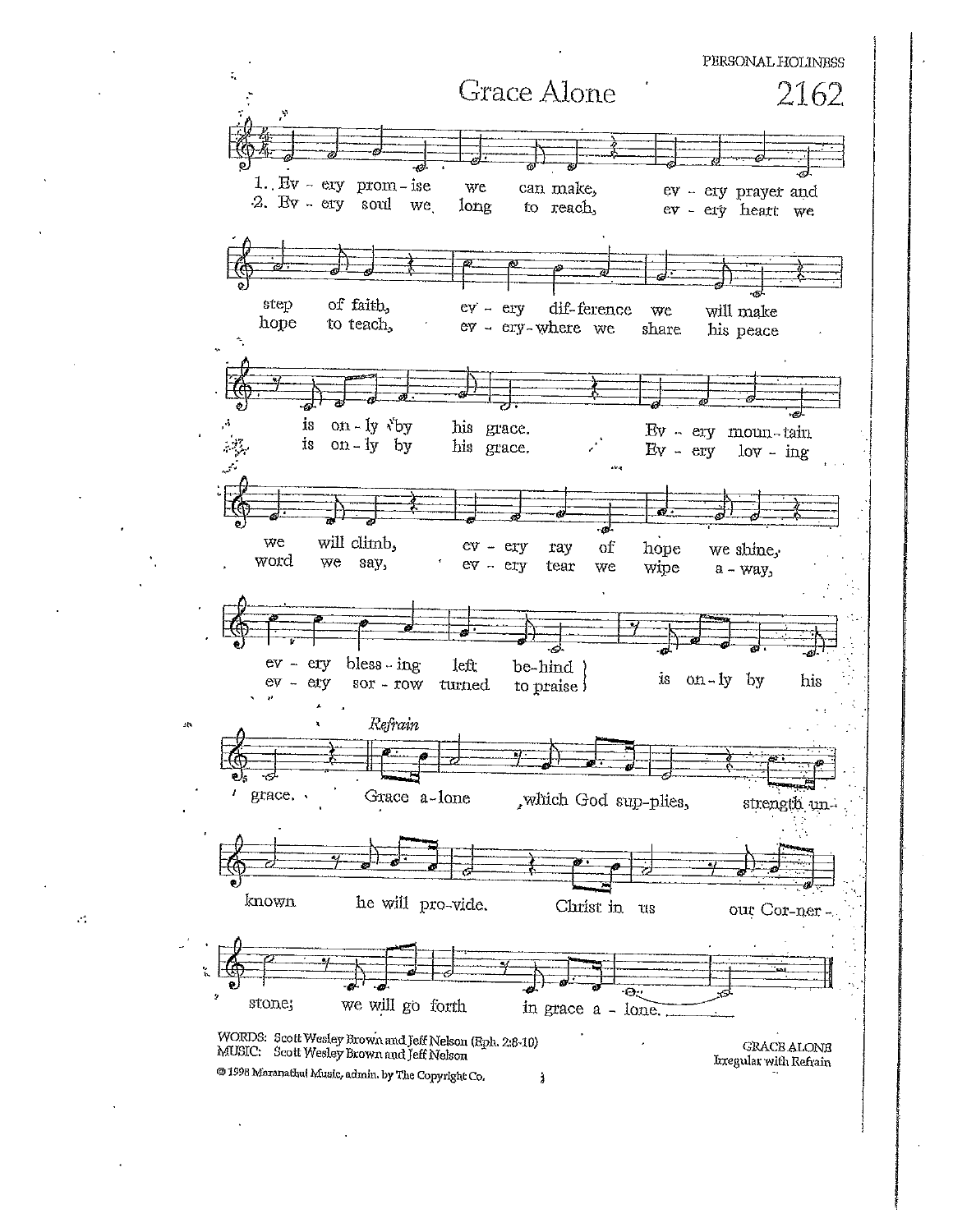563 We Cannot Own the Sunlit Sky John 10:10 Ruth Duck, 1984; rev. 1989 We  $\mathbf{1}$ can-not own the sun - lit sky, the moon, the wild - flowers 2 When bod - ies shiv  $\blacksquare$ er in the night and, wea - ry, wait for  $3<sup>1</sup>$ God calls hu - man  $\ddot{\phantom{0}}$ Ť. to join  $\sim$ ty as part - ners in  $cre$ of  $grow - ing$ , for we are part all that is with morn-ing, when chil - dren have no bread but tears, and  $a - t$ ing  $fu - tur$ free life's a from want  $\alpha$ fear, life's riv in flow  $-$  ing. er With  $\mathbf 0$  $\sim$ pen hands re war - horns sound their  $wan - ing$ , God calls hu - man  $\mathbf{i}$ good-ness cel  $brat - ing.$ e  $\overline{a}$ That new world beck  $\sim$ ons share ceive and the gifts of God's  $a - tion$ , that cre wake, to join in com ty to  $\sim$ mon  $la - bor,$ that from far, in vites our shared a  $\overline{\phantom{a}}$  $en$ deav - or, that  $\sim$ all may have bun-dant life in a ev - ery earth - ly na - tion. all may have bun-dant life  $\bf a$  $\frac{1}{\sqrt{2}}$ in one-ness with their neigh-bor. all may have a - bun-dant life and peace en - dure for  $-ev - er$ . Ruth Duck wrote this text while she was serving as a corporate Tune: ENDLESS SONG 8.7.8.7.D. member of the United Church Board for World Ministries. In it, Attrib. to Robert Lowry in Bright Jewels she wanted to "emphasize humanity's shared partnership with for the Sunday School, New York, 1869 God in caring for one another and the whole creation."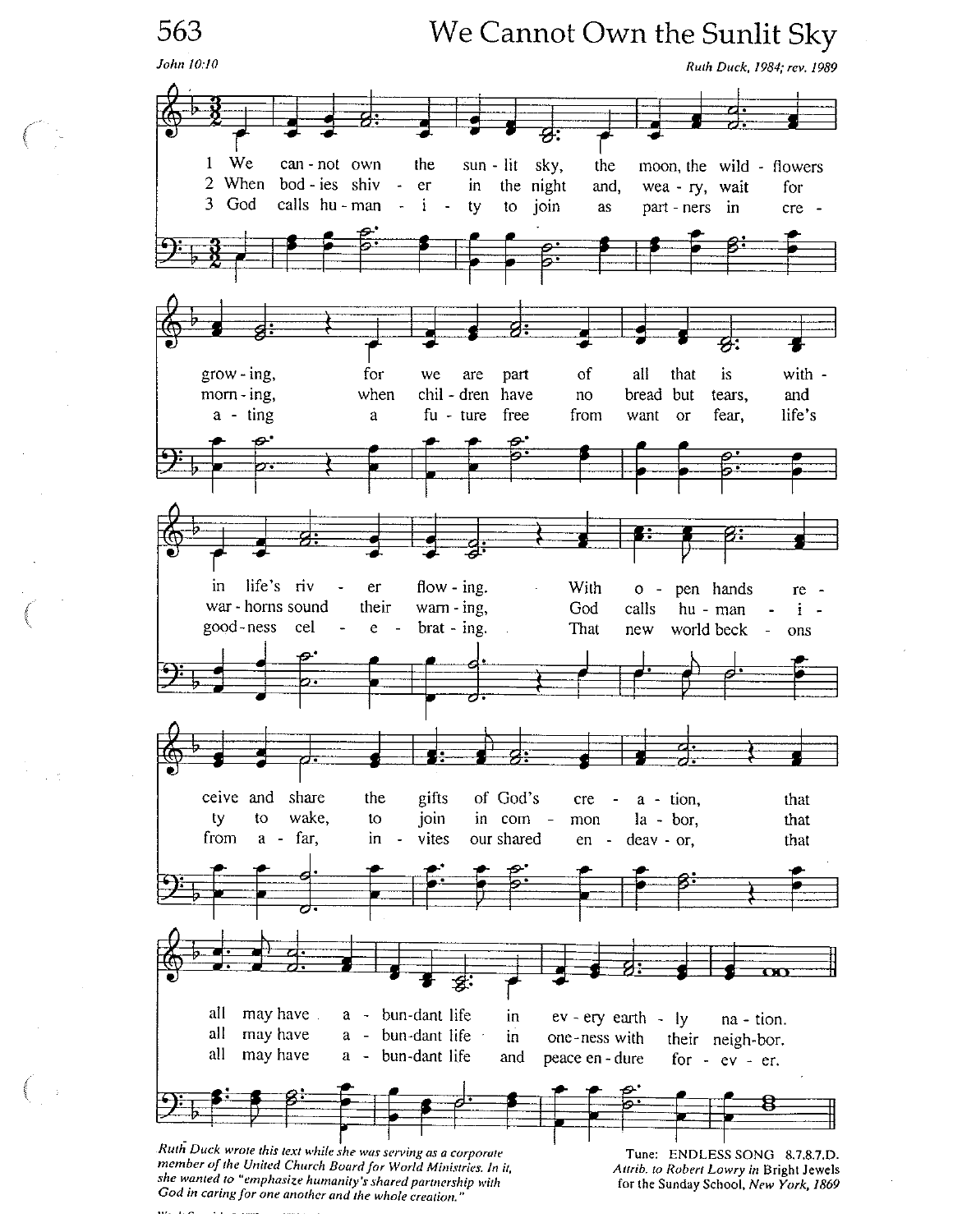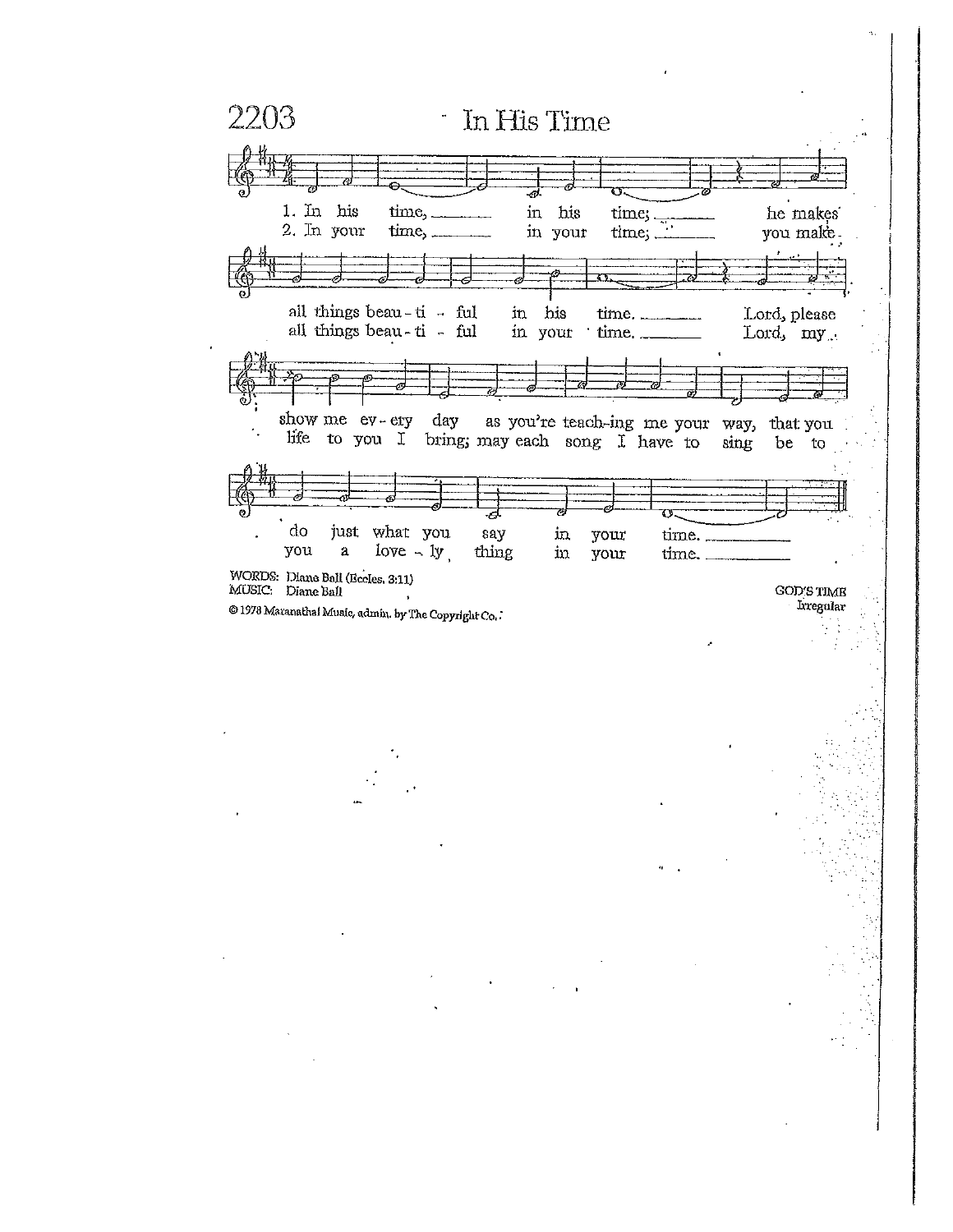#### 528

### Sois la Semilla (You Are the Seed)

Cesáreo Gabarain, 1979; alt.

 $\sigma_{\rm p}$